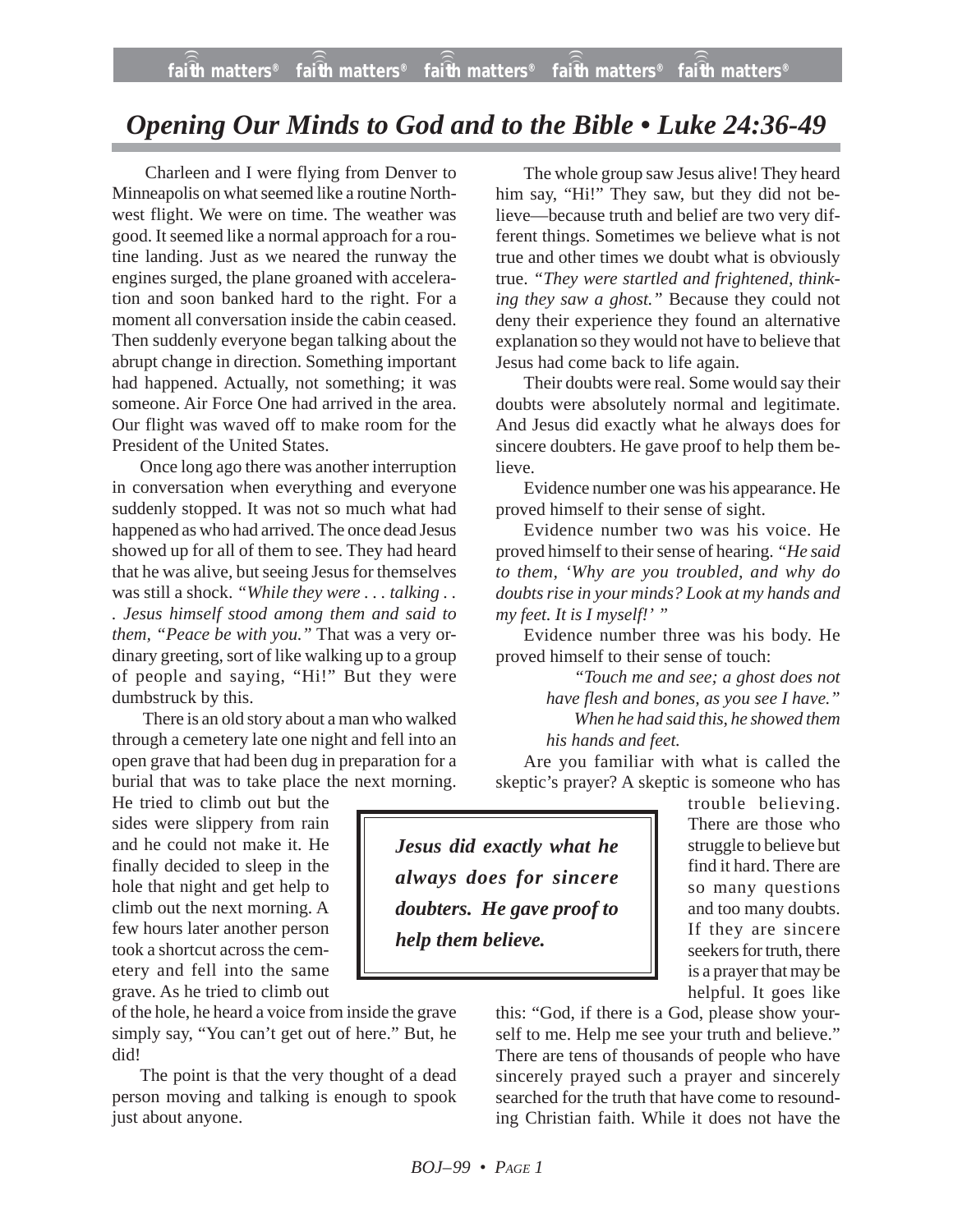same results for everyone, it is a good place for doubters to get started.

For those that day who saw, heard and touched Jesus there was an interesting transition in their disbelief. We are told, *"They still did not believe it because of joy and amazement."* That is different. It is sort of "disbelieving belief". It is like the woman who answers the doorbell to be told that she just won the Publisher's Clearinghouse Million Dollar Sweeptstakes and gets so excited that she says, "Me? Who me? I have never won anything!" and then slams the door in the presenter's face.

*"They did not believe it because of joy and amazement."* I think they really did believe!

Jesus pulled up a chair, ordered some broiled fish to eat and started teaching them his last instructions before returning to heaven.

There is something special about last words. They may be the last instructions to your fiveyear-old before going to kindergarten for the fist time. They may be the exhortations of a commencement speech for a high school or college graduating class. They may be the last letter leading to the end of a relationship, a "last will and testament" or the final sentences on a deathbed. They are special. They are different. And so it was with the final four teachings of Jesus before leaving earth and returning to his home in heaven.

First of all, Jesus taught that his life, death and resurrection fulfilled biblical prophecy. *"He said to them, 'This is what I told you while I was still with you: Everything must be fulfilled that is written about me in the Law of Moses, the Prophets and the Psalms.' "*

The Jewish Bible is not organized the same way our English Bible is. While the same content exists in the Old Testament, it is in a very different order in the Jewish Bible. There are three sections in the Jewish Bible: the Law of Moses; the Prophets; and the Psalms. Jesus is saying that when you read through the Old Testament it is full of prophesies about him. In the Garden of Eden there is the prediction of the coming of a Savior. The prophet Micah tells that the Messiah will be born in the little village of Bethlehem. Isaiah describes a suffering Messiah that is an uncanny description of the suffering that takes place in crucifixion. Jesus is saying that he was no surprise to God or to history. All of this was part of the divine plan that was very old. God knew what he was doing. God predicted what he would do. God did it all through Jesus.

Jesus condensed and summarized the prophecies of the Old Testament with his teaching in the New Testament, saying, *"The Christ will suffer and rise from the dead on the third day, and repentance and forgiveness of sins will be preached in his name to all nations, beginning at Jerusalem."* Before returning to heaven Jesus wanted to make sure that they (and we!) got it. Jesus Christ is God's way to salvation. This was God's plan from the start. He died to be our Savor, paying the price for human sin and providing the way to heaven forever.

His second final teaching was that our thinking must be illumined. Luke 24:45 explains that Jesus *"opened their minds so they could understand the Scriptures."* There is a very great and powerful truth here. It is that we cannot truly understand the Bible by ourselves. We need the light of God to be able to see the truth. We need for Jesus Christ to open our minds in order to understand what the Bible says. Reading the Bible is not just an intellectual experience; it is a spiritual experience. It is a means to encounter God. Unless God is involved, the Bible is just words and stories and teaching like any other book.

My father was pretty healthy for most of his life. Then, in his seventies he became seriously ill and went through several hospitalizations, surgery, blood transfusions and massive antibiotic therapy. One day he told me something I did not know about him, a change that had recently occurred in his life. He told me that although he had been with many people through the crises of their lives he never had a lot of sympathy for people who were sick. He thought they were sort of wimps. He could not understand why they complained and did not just get better. But, he explained, lying in a hospital bed, desperately ill and maybe dying, he understood others as he never understood them before. In other words, his experience opened his understanding in a way that objective observation never could do.

Jesus taught that an intellectual reading of the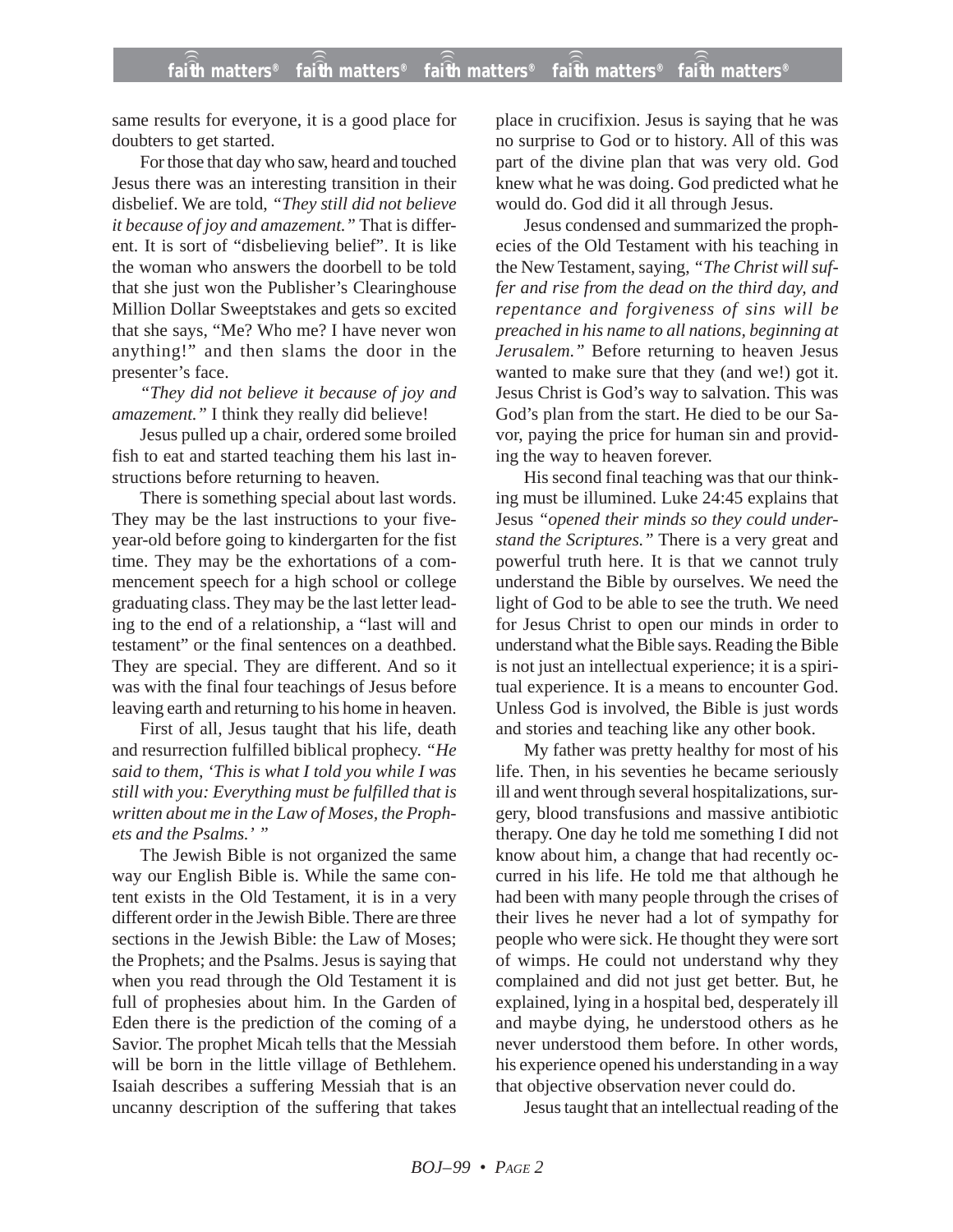## **faith matters® faith matters® faith matters® faith matters® faith matters®** ))) ))) ))) ))) )))

Bible is never enough. Unless a person experiences Jesus Christ, the Bible will never be understood. We can have an IQ of 200, a Ph.D. in biblical studies, be able to sight read Hebrew and Greek and still not understand the Scriptures. We need the light of God. We need the experience of Jesus Christ.

Every time we open the Bible to read it we should begin with a prayer asking for divine understanding. We should expect more than words. We should expect to experience God.

I have heard many reports from those who have found the Bible boring and difficult to understand until Jesus Christ changed their lives. Then they could not put the Bible down. They read it and loved it and understood it for the very first time. They (and we) are just like those to whom Jesus gave his last instructions—*"he opened their minds so they could understand the Scriptures."*

Final teaching number three was that the story must be told. Jesus told them, *"You are witnesses of these things."* It only makes sense. If this is God's historic plan for human salvation, if Jesus is the fulfillment of prophecy, if salvation from sin and eternal life comes through Jesus Christ, if

the Bible is true, if Jesus transforms our lives and thinking and if we experience this for ourselves, we must be witnesses of these things!

As Christians we don't have to be trained theologians or professional evan-

gelists, but we must tell what we have experienced through Jesus Christ. The way we do it should fit our personalities and relationships, but tell we must! Christianity is a word-of-mouth revolution. It does not primarily spread through televisions ads or religious events. It spreads through our witnessing—telling what we have experienced. Eighty-five percent of Americans who come to Christian faith do so through the influence of a friend or a family member. In Jesus' last instructions he wanted to make sure we knew that telling the story is up to us.

Jesus' fourth and final teaching before return-

ing to heaven was that power must be provided from God. Referring to the coming of the Holy Spirit, Jesus said, *"I am going to send you what my Father has promised; but stay in the city until you have been clothed with power from on high."* Jesus knew we would need help to live the kind of lives God wants us to live. Life is hard and we are weak. The challenges are beyond our resources. So, God promised to send the Holy Spirit to earth to live inside of every Christian.

The Holy Spirit is God, just as much God as the Father is God and just as much God as Jesus the Son is God. However, the Holy Spirit, unlike Jesus, does not have a body and is, therefore, invisible. Invisible does not mean less God or less powerful. God promised that the Holy Spirit would come to live inside every Christian and give us the power to face life and have joy, to be the witnesses for Jesus Christ that he called us to be and to get us through death and into heaven forever.

Jesus taught that he would first leave and go back to heaven and then he would send the Holy Spirit from heaven to earth to take his place. He also told them to stick around in Jerusalem until the Holy Spirit arrived (which was a few weeks

*If you could ask Jesus for one thing about your relationship to God what would you ask for?*

later on the holiday called Pentecost).

Jesus did what he said he would do. He sent the Holy Spirit and ever since then the Holy Spirit has lived in every Christian as the power source for liv-

ing. Some tap into his power; some try to live without the power of the Spirit.

In hot weather there are two ways to run an air conditioner. We can run it with just the fan or with the fan and compressor. If it is a hot day we can run the fan for 24 hours and just stir up the hot air. The fan cannot cool by itself. Turn on the compressor and the air will cool. We need the power of the compressor to change the temperature.

So it is with our lives. We can live by our own power just moving the hot air around, or we can tap into the power of the Holy Spirit of God.